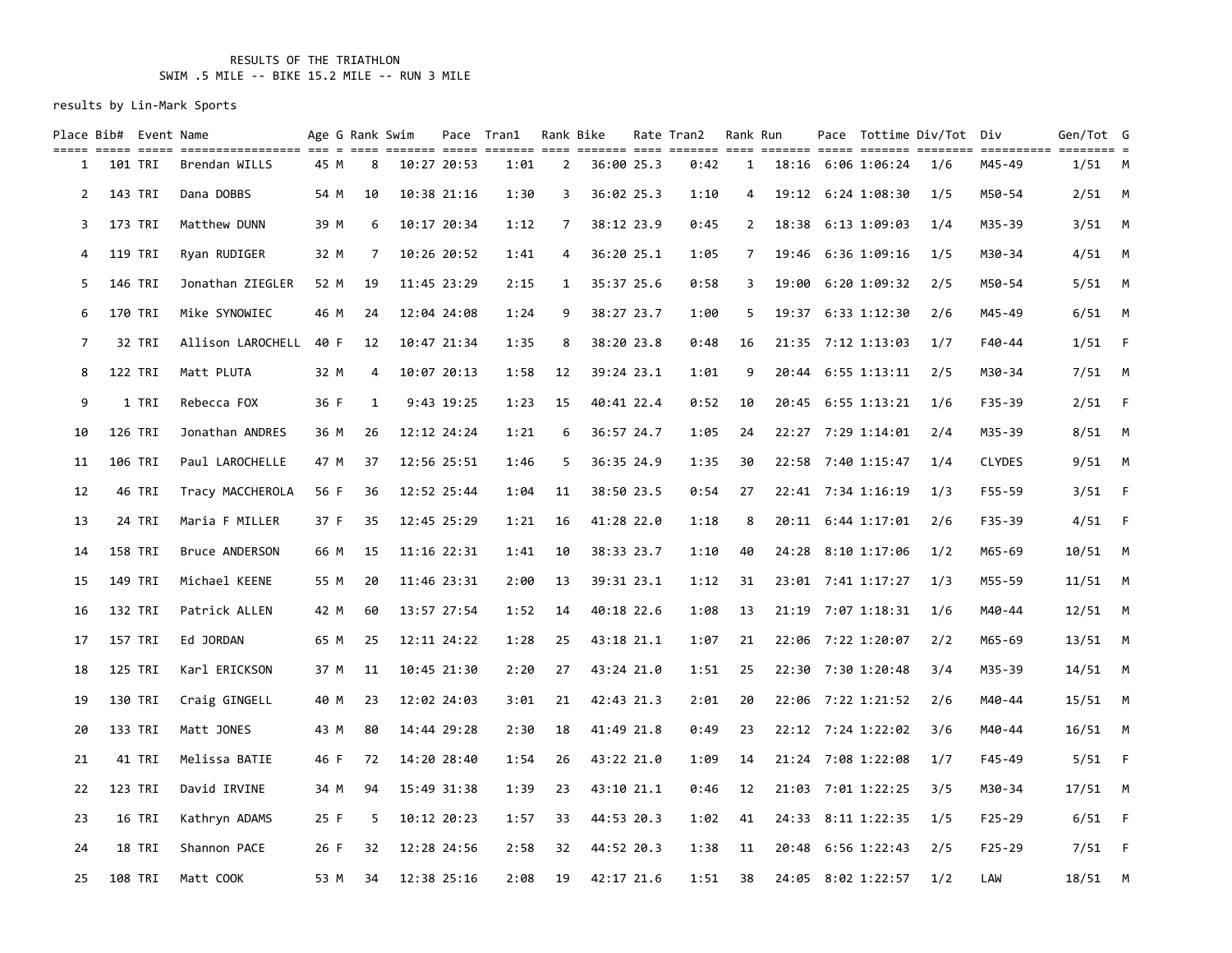#### Page 2 and 2 and 2 and 2 and 2 and 2 and 2 and 2 and 2 and 2 and 2 and 2 and 2 and 2 and 2 and 2 and 2 and 2

# RESULTS OF THE TRIATHLON SWIM .5 MILE -- BIKE 15.2 MILE -- RUN 3 MILE

| Place Bib# Event Name |                | title erich siche bescheibenende der d der denend dere denend der denen den anden den denen denen denende bescheid d |      | Age G Rank Swim |             | Pace Tran1 |    | Rank Bike  | Rate Tran2 | Rank Run |  |                    | Pace Tottime Div/Tot Div |               | Gen/Tot G |                |
|-----------------------|----------------|----------------------------------------------------------------------------------------------------------------------|------|-----------------|-------------|------------|----|------------|------------|----------|--|--------------------|--------------------------|---------------|-----------|----------------|
| 26                    | 150 TRI        | Joseph LAYUG                                                                                                         | 56 M | 18              | 11:40 23:20 | 1:45       | 39 | 45:17 20.1 | 1:08       | 33       |  | 23:17 7:46 1:23:05 | 2/3                      | M55-59        | 19/51     | <b>M</b>       |
| 27                    | 139 TRI        | Robert J SCHROEDE                                                                                                    | 45 M | 53              | 13:37 27:14 | 3:20       | 17 | 41:34 21.9 | 1:24       | 32       |  | 23:17 7:46 1:23:11 | 3/6                      | M45-49        | 20/51 M   |                |
| 28                    | 155 TRI        | Mark DOYLE                                                                                                           | 64 M | 45              | 13:16 26:32 | 1:36       | 24 | 43:14 21.1 | 1:11       | 37       |  | 23:57 7:59 1:23:11 | 1/5                      | M60-64        | $21/51$ M |                |
| 29                    | 29 TRI         | Ana MILLER                                                                                                           | 41 F | 40              | 13:05 26:10 | 2:04       | 28 | 43:36 20.9 | 1:00       | 35       |  | 23:37 7:53 1:23:20 | 2/7                      | F40-44        | $8/51$ F  |                |
| 30                    | 117 TRI        | Simon MASON                                                                                                          | 21 M | 9               | 10:38 21:16 | 1:34       | 36 | 44:58 20.3 | 1:38       | 47       |  | 25:13 8:25 1:23:59 | 1/5                      | $M20 - 24$    | $22/51$ M |                |
| 31                    | 116 TRI        | Nathan HIRTLE                                                                                                        | 24 M | 16              | 11:20 22:40 | 2:11       | 51 | 47:58 19.0 | 0:49       | 22       |  | 22:08 7:23 1:24:24 | 2/5                      | $M20 - 24$    | $23/51$ M |                |
| 32                    | 112 TRI        | Matthew SOMERVILL 16 M                                                                                               |      | 50              | 13:33 27:05 | 2:08       | 58 | 48:50 18.7 | 0:42       | 6        |  | 19:38 6:33 1:24:48 | 1/1                      | $M15 - 19$    | $24/51$ M |                |
| 33                    | 6 TRI          | Madison SYNOWIEC                                                                                                     | 18 F | 30              | 12:23 24:46 | 2:17       | 47 | 47:01 19.4 | 1:23       | 18       |  | 21:50 7:17 1:24:52 | 1/4                      | $F15-19$      | $9/51$ F  |                |
| 34                    | 145 TRI        | Max ESTRADA                                                                                                          | 50 M | 55              | 13:38 27:16 | 2:25       | 22 | 42:46 21.3 | 2:05       | 49       |  | 25:24 8:28 1:26:16 | 3/5                      | M50-54        | $25/51$ M |                |
| 35                    | 10 TRI         | Rachel LORENC                                                                                                        | 22 F | 56              | 13:42 27:24 | 2:45       | 37 | 45:07 20.2 | 1:18       | 36       |  | 23:39 7:53 1:26:29 | 1/6                      | $F20 - 24$    | 10/51     | $\overline{F}$ |
| 36                    | 140 TRI        | Tim ERVIN                                                                                                            | 48 M | 47              | 13:28 26:56 | 2:38       | 29 | 43:43 20.9 | 1:03       | 54       |  | 26:23 8:48 1:27:13 | 4/6                      | M45-49        | $26/51$ M |                |
| 37                    | 104 TRI        | Steven WILKINSON                                                                                                     | 56 M | 93              | 15:39 31:18 | 1:36       | 20 | 42:43 21.3 | 0:53       | 56       |  | 26:26 8:49 1:27:16 | 2/4                      | <b>CLYDES</b> | $27/51$ M |                |
| 38                    | 22 TRI         | Lauren GREEN                                                                                                         | 37 F | 43              | 13:15 26:29 | 2:07       | 48 | 47:01 19.4 | 1:36       | 34       |  | 23:29 7:50 1:27:26 | 3/6                      | $F35 - 39$    | 11/51     | $-F$           |
| 39                    | 23 TRI         | Emily RUF                                                                                                            | 38 F | 39              | 13:05 26:09 | 1:52       | 41 | 46:17 19.7 | 1:36       | 44       |  | 24:50 8:17 1:27:38 | 4/6                      | $F35 - 39$    | 12/51     | $-F$           |
| 40                    | 49 TRI         | Gail DOOLEY                                                                                                          | 66 F | 41              | 13:06 26:12 | 1:38       | 34 | 44:55 20.3 | 1:23       | 58       |  | 26:44 8:55 1:27:45 | 1/1                      | $F65 - 69$    | 13/51     | F              |
| 41                    | 31 TRI         | Emily CRANWELL                                                                                                       | 41 F | 51              | 13:33 27:05 | 2:08       | 46 | 46:47 19.5 | 1:22       | 42       |  | 24:35 8:12 1:28:23 | 3/7                      | F40-44        | 14/51     | $-F$           |
| 42                    | 115 TRI        | Keaton BURKE                                                                                                         | 22 M | $\overline{2}$  | 10:06 20:11 | 3:55       | 81 | 51:30 17.7 | 0:54       | 19       |  | 22:04 7:22 1:28:27 | 3/5                      | M20-24        | 28/51 M   |                |
| 43                    | 17 TRI         | Molly RUFFNER                                                                                                        | 26 F | 27              | 12:17 24:33 | 2:06       | 79 | 51:20 17.8 | 0:44       | 28       |  | 22:49 7:37 1:29:12 | 3/5                      | $F25 - 29$    | 15/51     | - F            |
| 44                    | 13 TRI         | Teele JOGI                                                                                                           | 22 F | 29              | 12:22 24:43 | 2:49       | 74 | 50:45 18.0 | 0:51       | 29       |  | 22:52 7:38 1:29:36 | 2/6                      | $F20 - 24$    | $16/51$ F |                |
| 45                    | 154 TRI        | Robert VEIGLE                                                                                                        | 62 M | 13              | 10:54 21:48 | 1:59       | 60 | 49:17 18.5 | 1:13       | 55       |  | 26:24 8:48 1:29:44 | 2/5                      | M60-64        | 29/51 M   |                |
| 46                    | 174 TRI        | Joseph FORD                                                                                                          | 42 M | 21              | 11:47 23:33 | 2:01       | 61 | 49:24 18.5 | 1:25       | 48       |  | 25:19 8:27 1:29:54 | 4/6                      | M40-44        | 30/51     | <b>M</b>       |
| 47                    | <b>118 TRI</b> | Todd BELLAMY                                                                                                         | 33 M | 52              | 13:34 27:08 | 2:27       | 66 | 50:04 18.2 | 1:24       | 26       |  | 22:32 7:31 1:29:59 | 4/5                      | M30-34        | $31/51$ M |                |
| 48                    | 19 TRI         | Anna WINDLE                                                                                                          | 25 F | 22              | 11:48 23:35 | 2:12       | 77 | 50:51 17.9 | 1:04       | 39       |  | 24:17 8:06 1:30:09 | 4/5                      | $F25 - 29$    | 17/51     | E              |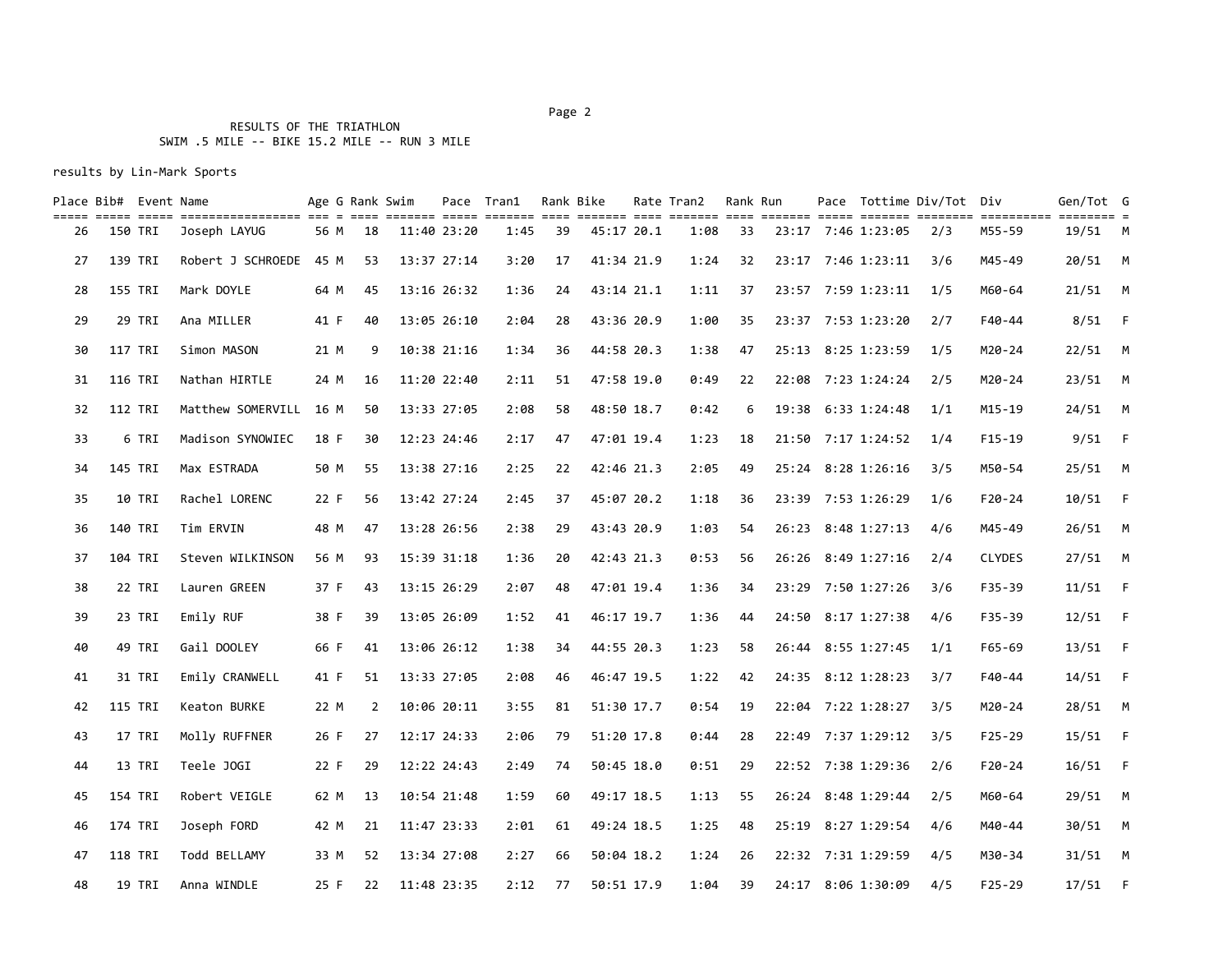|           | 49 162 TRI Mike STEWART                                                                                                  |  | 74 M 49 13:32 27:04 2:49 31 44:52 20.3 1:23 65 27:56 9:19 1:30:29 1/4 i |  |  |  |  | M70+ | 32/51 M |  |
|-----------|--------------------------------------------------------------------------------------------------------------------------|--|-------------------------------------------------------------------------|--|--|--|--|------|---------|--|
| 50 51 TRI | Durbin HAMILTON     39 F   68   14:12 28:24    1:54    30   44:32 20.5    1:41    71   28:20  9:27 1:30:37    2/2    LAW |  |                                                                         |  |  |  |  |      | 18/51 F |  |

#### Page 3 and 2012 and 2012 and 2012 and 2012 and 2012 and 2012 and 2012 and 2012 and 2012 and 2012 and 2012 and 2012 and 2012 and 2012 and 2012 and 2012 and 2012 and 2012 and 2012 and 2012 and 2012 and 2012 and 2012 and 2012

# RESULTS OF THE TRIATHLON SWIM .5 MILE -- BIKE 15.2 MILE -- RUN 3 MILE

|    | Place Bib# Event Name |        |                   |      | Age G Rank Swim |             | Pace Tran1 |    | Rank Bike  | Rate Tran2 | Rank Run |  |                    | Pace Tottime Div/Tot Div |               | Gen/Tot G |                |
|----|-----------------------|--------|-------------------|------|-----------------|-------------|------------|----|------------|------------|----------|--|--------------------|--------------------------|---------------|-----------|----------------|
| 51 |                       | 14 TRI | Erika KOONTZ      | 24 F | 33              | 12:34 25:07 | 2:54       | 50 | 47:20 19.3 | 1:56       | 51       |  | 26:05 8:42 1:30:47 | 3/6                      | $F20 - 24$    | 19/51 F   |                |
| 52 | 30 TRI                |        | Emily BULLOCK     | 40 F | 31              | 12:27 24:54 | 2:00       | 62 | 49:27 18.4 | 1:08       | 52       |  | 26:15 8:45 1:31:15 | 4/7                      | F40-44        | 20/51     | - F            |
| 53 | 138 TRI               |        | Justin KOSTELAC   | 47 M | 64              | 14:04 28:07 | 2:45       | 40 | 45:23 20.1 | 1:23       | 73       |  | 28:24 9:28 1:31:56 | 5/6                      | M45-49        | $33/51$ M |                |
| 54 | 15 TRI                |        | Emily MCMULLEN    | 28 F | 46              | 13:21 26:41 | 2:26       | 71 | 50:24 18.1 | 1:00       | 46       |  | 25:10 8:24 1:32:19 | 5/5                      | $F25 - 29$    | $21/51$ F |                |
| 55 | 129 TRI               |        | Kimon KANELAKIS   | 44 M | 61              | 13:58 27:56 | 3:21       | 55 | 48:24 18.8 | 1:33       | 50       |  | 25:31 8:31 1:32:46 | 5/6                      | M40-44        | 34/51     | <b>M</b>       |
| 56 | 169 TRI               |        | Steve CALDWELL    | 57 M | 73              | 14:21 28:41 | 2:30       | 45 | 46:33 19.6 | 1:00       | 74       |  | 28:29 9:30 1:32:51 | 3/3                      | M55-59        | $35/51$ M |                |
| 57 | 161 TRI               |        | Woody DISHAROON   | 71 M | 91              | 15:30 31:00 | 2:40       | 35 | 44:57 20.3 | 1:50       | 67       |  | 28:04 9:22 1:32:59 | 2/4                      | M70+          | 36/51 M   |                |
| 58 |                       | 21 TRI | Amy DAYTON        | 38 F | 44              | 13:16 26:31 | 1:59       | 52 | 47:58 19.0 | 1:11       | 75       |  | 28:39 9:33 1:33:01 | 5/6                      | F35-39        | $22/51$ F |                |
| 59 |                       | 11 TRI | Lindsay YOUNG     | 22 F | 14              | 10:58 21:56 | 2:09       | 83 | 51:47 17.6 | 0:54       | 68       |  | 28:05 9:22 1:33:51 | 4/6                      | $F20 - 24$    | 23/51     | $-F$           |
| 60 |                       | 4 TRI  | Michelle LAWRENCE | 48 F | 57              | 13:43 27:26 | 3:02       | 42 | 46:17 19.7 | 1:41       | 80       |  | 29:16 9:46 1:33:57 | 1/4                      | <b>ATHENA</b> | $24/51$ F |                |
| 61 |                       | 9 TRI  | Annabel MUNGAN    | 20 F | 92              | 15:31 31:02 | 2:23       | 70 | 50:22 18.1 | 0:56       | 45       |  | 24:53 8:18 1:34:03 | 5/6                      | $F20-24$      | $25/51$ F |                |
| 62 | 128 TRI               |        | Eric JOHNSON      | 44 M | 87              | 15:16 30:32 | 2:10       | 44 | 46:29 19.6 | 1:51       | 70       |  | 28:20 9:27 1:34:03 | 6/6                      | M40-44        | $37/51$ M |                |
| 63 | 120 TRI               |        | Paul GIARRATANO   | 30 M | 58              | 13:46 27:31 | 3:06       | 92 | 55:31 16.4 | 0:43       | 15       |  | 21:31 7:11 1:34:35 | 5/5                      | M30-34        | 38/51 M   |                |
| 64 | <b>111 TRI</b>        |        | Andrew CROWLEY    | 22 M | 63              | 13:59 27:57 | 2:56       | 56 | 48:30 18.8 | 2:04       | 61       |  | 27:33 9:11 1:35:00 | 4/5                      | M20-24        | 39/51 M   |                |
| 65 | 44 TRI                |        | Tina RYAN         | 53 F | 48              | 13:29 26:57 | 1:54       | 59 | 48:53 18.7 | 1:47       | 83       |  | 29:36 9:52 1:35:37 | 1/5                      | F50-54        | $26/51$ F |                |
| 66 | 105 TRI               |        | Douglas KING      | 49 M | 70              | 14:14 28:28 | 3:43       | 43 | 46:18 19.7 | 3:13       | 72       |  | 28:21 9:27 1:35:48 | 3/4                      | <b>CLYDES</b> | 40/51     | <b>M</b>       |
| 67 | 152 TRI               |        | Bill HUBBARD      | 60 M | 85              | 15:08 30:15 | 3:15       | 49 | 47:13 19.3 | 2:56       | 62       |  | 27:34 9:12 1:36:03 | 3/5                      | M60-64        | $41/51$ M |                |
| 68 | 135 TRI               |        | Brad RICE         | 45 M | 95              | 15:57 31:53 | 4:28       | 38 | 45:15 20.2 | 2:53       | 63       |  | 27:42 9:14 1:36:12 | 6/6                      | M45-49        | 42/51 M   |                |
| 69 | 153 TRI               |        | Paul WETZEL       | 61 M | 59              | 13:50 27:40 | 1:58       | 65 | 49:49 18.3 | 1:42       | 77       |  | 28:56 9:39 1:36:13 | 4/5                      | M60-64        | 43/51 M   |                |
| 70 |                       | 27 TRI | Kim GIBBONS-NEFF  | 42 F | 54              | 13:38 27:15 | 2:31       | 82 | 51:35 17.7 | 1:20       | 59       |  | 27:16 9:06 1:36:17 | 5/7                      | F40-44        | 27/51     | $\overline{F}$ |
| 71 |                       | 35 TRI | Deanna HARRELL    | 45 F | 75              | 14:22 28:44 | 2:12       | 72 | 50:31 18.1 | 1:50       | 60       |  | 27:32 9:11 1:36:24 | 2/7                      | $F45 - 49$    | 28/51     | $-F$           |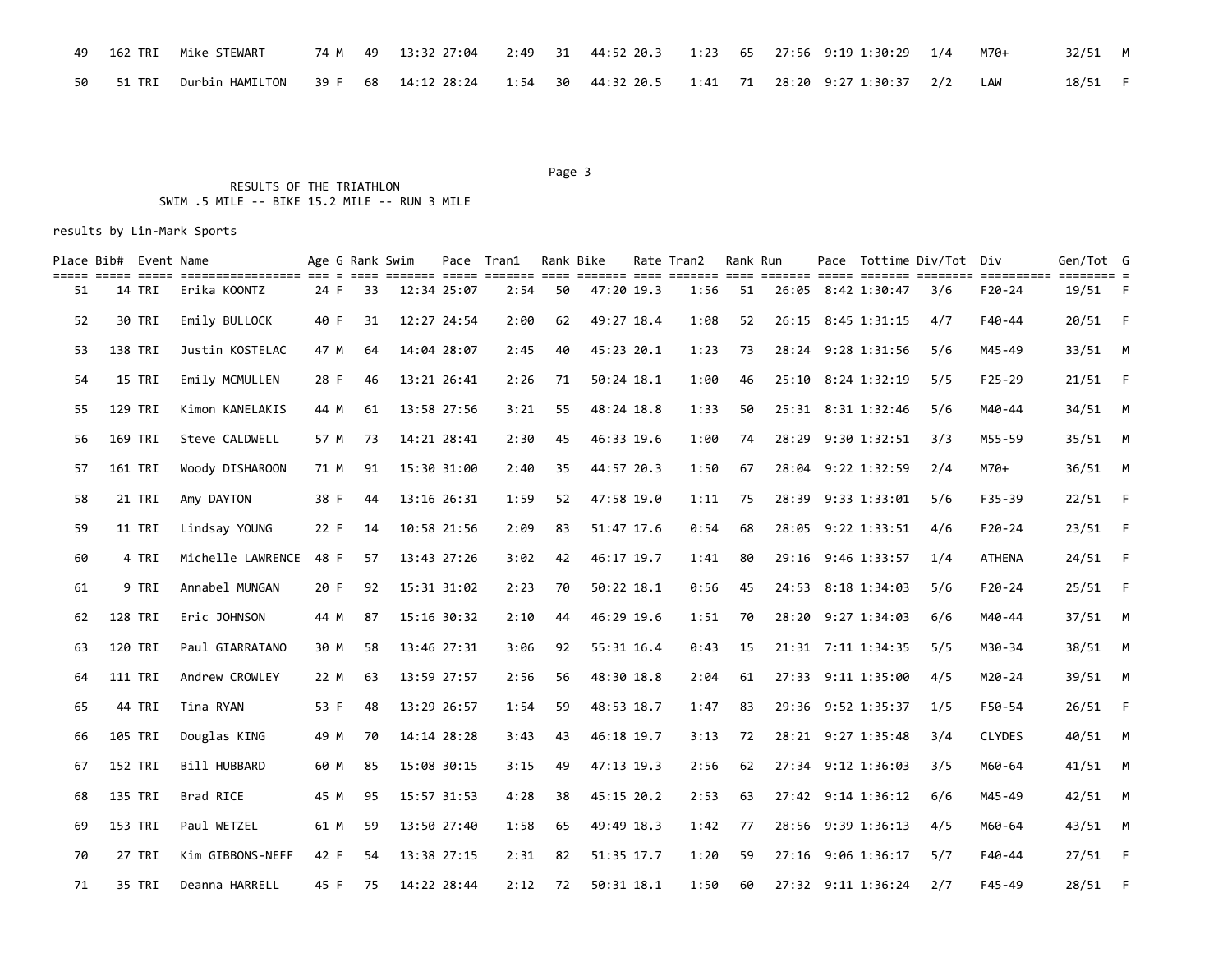|    | 72 124 TRI Gerald DAYRIT                                                                          |  | 36 M 100 17:20 34:39 2:25 68 50:09 18.2 1:53 43 24:48 8:16 1:36:33 4/4 |  |  |  |  | M35-39 | 44/51 M |  |
|----|---------------------------------------------------------------------------------------------------|--|------------------------------------------------------------------------|--|--|--|--|--------|---------|--|
| 73 | 48 TRI   Lynn STEWART                                                                             |  | 56 F 79 14:29 28:58 2:50 53 48:16 18.9 1:42 84 29:55 9:59 1:37:11 2/3  |  |  |  |  | F55-59 | 29/51 F |  |
|    | 74 113 TRI Geno LOWE IV                                                                           |  | 20 M 28 12:18 24:36 3:21 96 58:53 15.5 1:22 17 21:37 7:13 1:37:30 5/5  |  |  |  |  | M20-24 | 45/51 M |  |
| 75 | 8 TRI Morgan JOHNSON 15 F 74 14:21 28:42 2:28 86 52:52 17.3 1:32 53 26:22 8:48 1:37:32 2/4 F15-19 |  |                                                                        |  |  |  |  |        | 30/51 F |  |

Page 4

 RESULTS OF THE TRIATHLON SWIM .5 MILE -- BIKE 15.2 MILE -- RUN 3 MILE

|    | Place Bib# Event Name | till 1999 1999 1999-1999-1999 199 1 199 1999-1 1991 1999-1 1991 1999-1999 1991 1999 1999 1999 1999-1 1999-1999 1 |      | Age G Rank Swim |             | Pace Tran1 |    | Rank Bike    | Rate Tran2 | Rank Run |  |                     | Pace Tottime Div/Tot Div |               | Gen/Tot G |      |
|----|-----------------------|------------------------------------------------------------------------------------------------------------------|------|-----------------|-------------|------------|----|--------------|------------|----------|--|---------------------|--------------------------|---------------|-----------|------|
| 76 | 40 TRI                | Amy HOTT                                                                                                         | 47 F | 71              | 14:19 28:38 | 2:13       | 63 | 49:37 18.4   | 1:09       | 85       |  | 30:35 10:12 1:37:51 | 3/7                      | F45-49        | $31/51$ F |      |
| 77 | 147 TRI               | Jim CHANEY                                                                                                       | 50 M | 67              | 14:11 28:22 | 4:07       | 57 | 48:32 18.8   | 2:28       | 76       |  | 28:42 9:34 1:37:58  | 4/5                      | M50-54        | 46/51 M   |      |
| 78 | 43 TRI                | Karen MCGOWAN                                                                                                    | 53 F | 81              | 14:45 29:30 | 2:13       | 84 | 51:50 17.6   | 1:29       | 64       |  | 27:51 9:17 1:38:06  | 2/5                      | F50-54        | 32/51     | $-F$ |
| 79 | 33 TRI                | Catherine COLE-MO                                                                                                | 45 F | 38              | 13:04 26:07 | 2:01       | 69 | 50:22 18.1   | 1:31       | 87       |  | 31:25 10:29 1:38:21 | 4/7                      | $F45 - 49$    | 33/51     | $-F$ |
| 80 | 20 TRI                | Nicole BELLAMY                                                                                                   | 34 F | 78              | 14:29 28:57 | 3:01       | 80 | 51:20 17.8   | 1:42       | 69       |  | 28:19 9:27 1:38:49  | 1/2                      | F30-34        | 34/51 F   |      |
| 81 | 55 tri                | Kristy HICKMAN                                                                                                   | 50 F | 84              | 15:07 30:14 | 2:27       | 76 | 50:49 17.9   | 1:38       | 78       |  | 29:04 9:42 1:39:03  | 3/5                      | F50-54        | 35/51 F   |      |
| 82 | 102 TRI               | Joseph LAVEZZO                                                                                                   | 42 M | 17              | 11:31 23:01 | 3:18       | 64 | 49:39 18.4   | 2:49       | 89       |  | 32:29 10:50 1:39:44 | 4/4                      | <b>CLYDES</b> | 47/51 M   |      |
| 83 | 159 TRI               | Dell PEARSON                                                                                                     | 70 M | 98              | 16:22 32:43 | 4:03       | 75 | 50:45 18.0   | 2:13       | 57       |  | 26:31 8:51 1:39:53  | 3/4                      | M70+          | 48/51 M   |      |
| 84 | 28 TRI                | Amanda HUBBERT                                                                                                   | 42 F | 69              | 14:14 28:27 | 2:59       | 87 | 53:04 17.2   | 2:01       | 66       |  | 28:00 9:20 1:40:16  | 6/7                      | $F40 - 44$    | 36/51 F   |      |
| 85 | 5 TRI                 | Kailyn ASBURY                                                                                                    | 27 F | 82              | 14:56 29:52 | 2:07       | 67 | 50:06 18.2   | 0:56       | 93       |  | 33:37 11:13 1:41:39 | 2/4                      | <b>ATHENA</b> | 37/51 F   |      |
| 86 | 25 TRI                | Laura MARINARO                                                                                                   | 36 F | 77              | 14:24 28:48 | 2:37       | 91 | 55:05 16.6   | 1:51       | 79       |  | 29:05 9:42 1:43:00  | 6/6                      | $F35 - 39$    | 38/51 F   |      |
| 87 | 3 TRI                 | Larissa LUCK                                                                                                     | 45 F | 96              | 16:06 32:12 | 2:32       | 54 | 48:19 18.9   | 1:59       | 94       |  | 34:14 11:25 1:43:09 | 3/4                      | <b>ATHENA</b> | 39/51 F   |      |
| 88 | 42 TRI                | Lorie PHILLIPS                                                                                                   | 53 F | 42              | 13:13 26:26 | 4:20       | 89 | 54:04 16.9   | 2:01       | 82       |  | 29:36 9:52 1:43:12  | 4/5                      | F50-54        | 40/51 F   |      |
| 89 | 151 TRI               | Charles CHERRY                                                                                                   | 61 M | 86              | 15:14 30:28 | 4:02       | 78 | 50:54 17.9   | 2:21       | 88       |  | 31:33 10:31 1:44:03 | 5/5                      | M60-64        | 49/51 M   |      |
| 90 | 37 TRI                | Audra CAMPBELL                                                                                                   | 49 F | 62              | 13:59 27:57 | 2:43       | 85 | 52:17 17.4   | 2:22       | 91       |  | 32:50 10:57 1:44:08 | 5/7                      | $F45 - 49$    | 41/51     | $-F$ |
| 91 | 36 TRI                | Jill CURTIS                                                                                                      | 49 F | 90              | 15:28 30:56 | 3:34       | 73 | 50:33 18.0   | 1:44       | 92       |  | 32:59 11:00 1:44:17 | 6/7                      | $F45 - 49$    | $42/51$ F |      |
| 92 | 50 TRI                | Lisa BRYANT                                                                                                      | 53 F | 65              | 14:05 28:10 | 3:00       | 90 | 54:47 16.6   | 1:22       | 86       |  | 31:18 10:26 1:44:30 | 5/5                      | F50-54        | 43/51 F   |      |
| 93 | 12 TRI                | Cassidy MANNING                                                                                                  | 20 F | 89              | 15:21 30:42 | 2:34       | 94 | 57:19 15.9   | 0:48       | 81       |  | 29:23 9:48 1:45:22  | 6/6                      | $F20 - 24$    | 44/51     | $-F$ |
| 94 | 54 TRI                | Ashley HILL                                                                                                      | 30 F | 83              | 14:58 29:56 | 3:14       | 93 | $56:17$ 16.2 | 2:09       | 90       |  | 32:44 10:55 1:49:21 | 2/2                      | F30-34        | 45/51 F   |      |